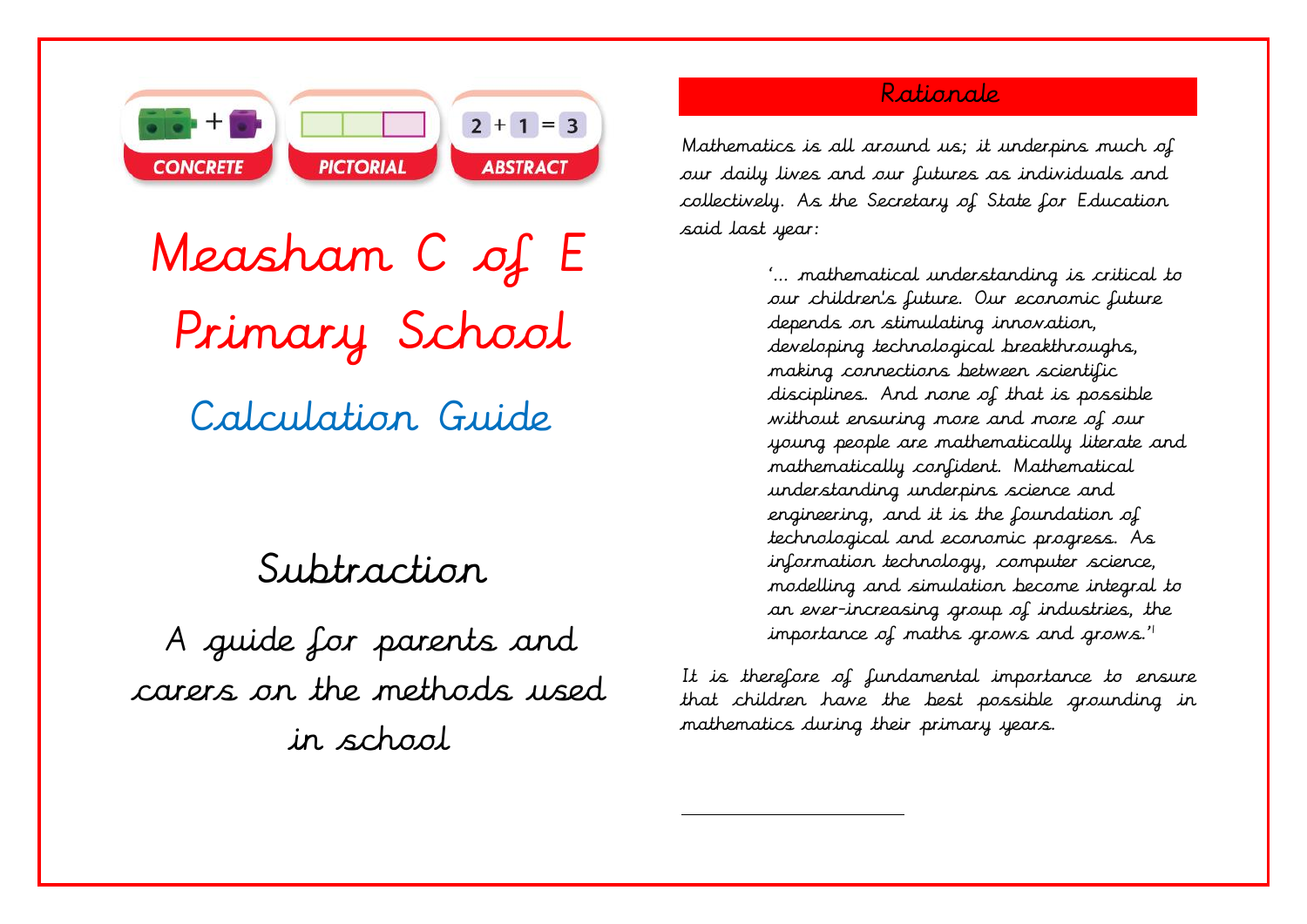



I can use a number line to help me take away and count backwards

I can use subtraction to find the difference on a number line or by using Numicon

I can use Numicon to help me subtract numbers, by laying them on top and seeing how many are left.

## Year 1 Mental Strategies

- I can count on and back, in steps of 1,2,5 and 10.
- I can count backwards in ones from any number.
- I can subtract to 20.
- I can use  $10-7=3$  to help me find  $100-70=30$ .



## Key Vocabulary

Subtraction, subtract, take away, difference, difference between, minus, less than, equals, least, digit

### Example of Key Questions

I think of a number and I subtract 5. The answer is 24. What was my number? Insert numbers to make this number sentences correct.  $13 - 6$ 



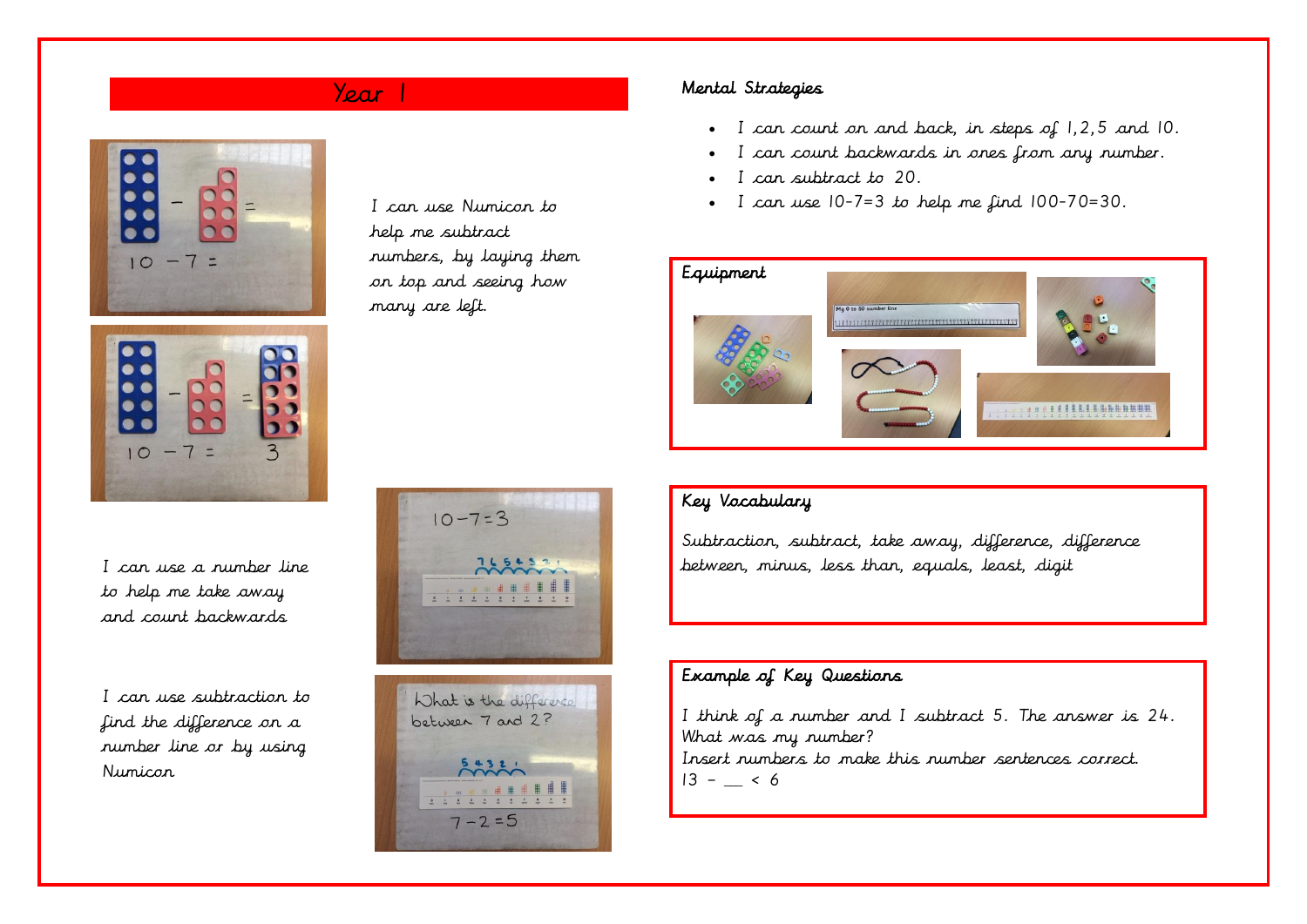



I can use the exchanging method to swap a Ten for ten Units/Ones, when the calculation requires it.

I swap a Ten for ten Units/Ones, then carry out the subtraction and see what remains.

I can use Cuisenaire rods to show subtraction.

I begin with an amount and then remove the rods to see what remains.







## Year 2 Mental Strategies

- I can count on and back, in steps of 2,3,5 and 10.
- I can count backwards in tens from any number.
- I can subtract to 20.
- I can use 10-7=3 to help me find 100-70=30.



## Key Vocabulary

Subtraction, subtract, take away, difference, difference between, minus, Tens, Units/Ones, partition, near multiple of 10, tens boundary, less than, one less, two less… one hundred less, more, one more, two more… ten more… one hundred more

## Example of Key Questions

I think of a number and I subtract 5. The answer is 24. What was my number? Insert numbers to make this number sentences correct.  $13 - 6$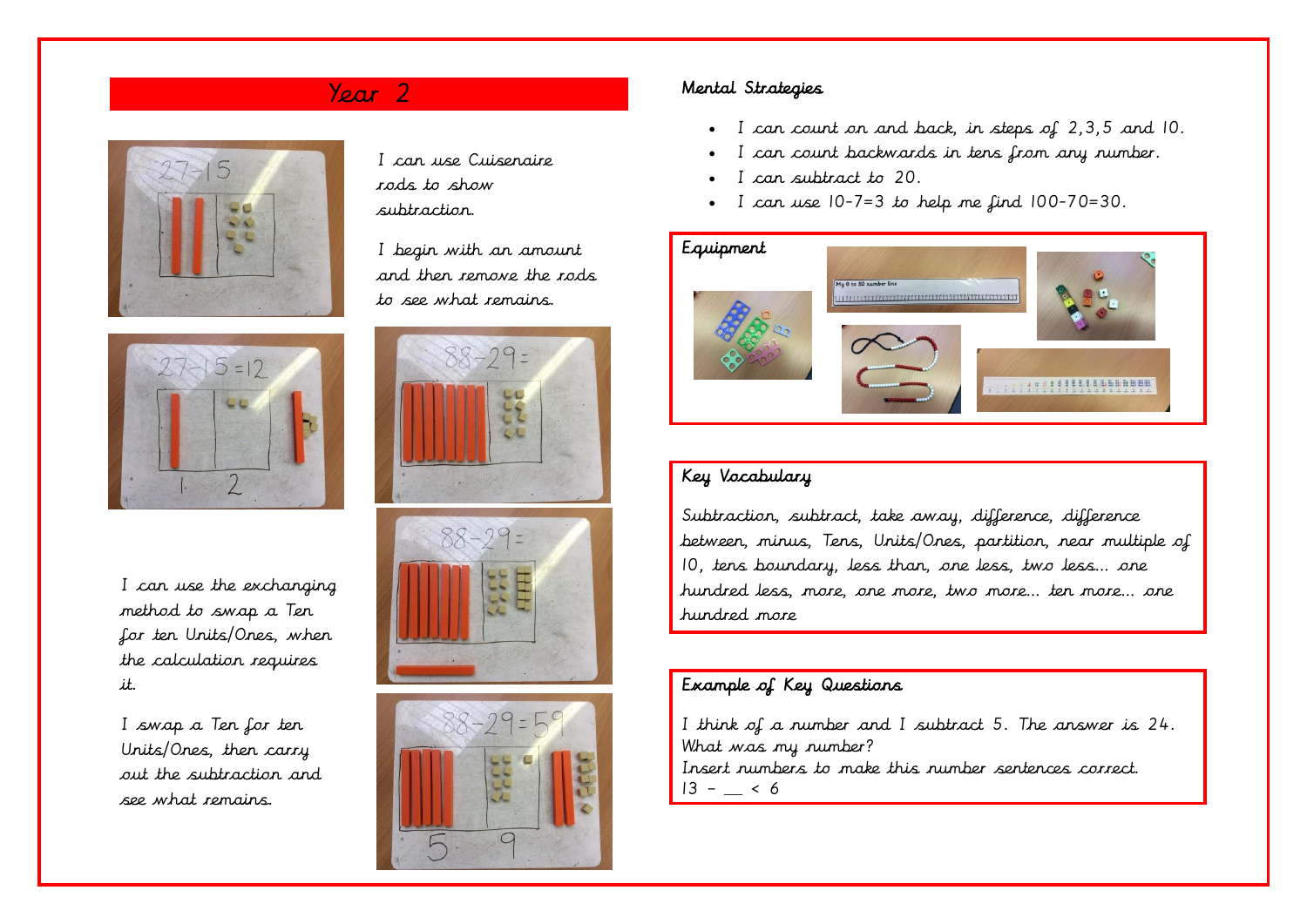I can subtract by partitioning both numbers, subtracting them and then putting them back together

I can use Numicon shapes to help

 $88 - 35 =$ 

 $10 10 10$ 

35 40 50 60 70 80 88  $40 + 13 = 53$ 





I can subtract by using number lines to count up.

When I am secure with subtraction by using partitioning using Numicon - I can then use a column method to partition, subtract and then put the numbers back together.



## Year 3 Mental Strategies

- I can count on and back, in steps of 4,8,50 and 100.
- I can subtract the nearest multiple of 10 then adjust e.g. 63-29 is the same as 63-30+1.
- I can Subtract on by partitioning e.g. 72-31= 72-30-  $I = 42-1=41$

### Equipment







## Key Vocabulary

Estimate, decrease, inverse, rounding, exchange, subtraction, subtract, take away, difference, difference between, minus, Tens, Units/Ones, partition, near multiple of 10, tens boundary, less than, one less, two less… one hundred less, more, one more, two more… ten more… one hundred more

## Example of Key Questions

Sam has completed these calculations, but he is incorrect. Explain the errors he has made.

| 325   | 355   |
|-------|-------|
| + 247 | + 247 |
| 58I   | II 2  |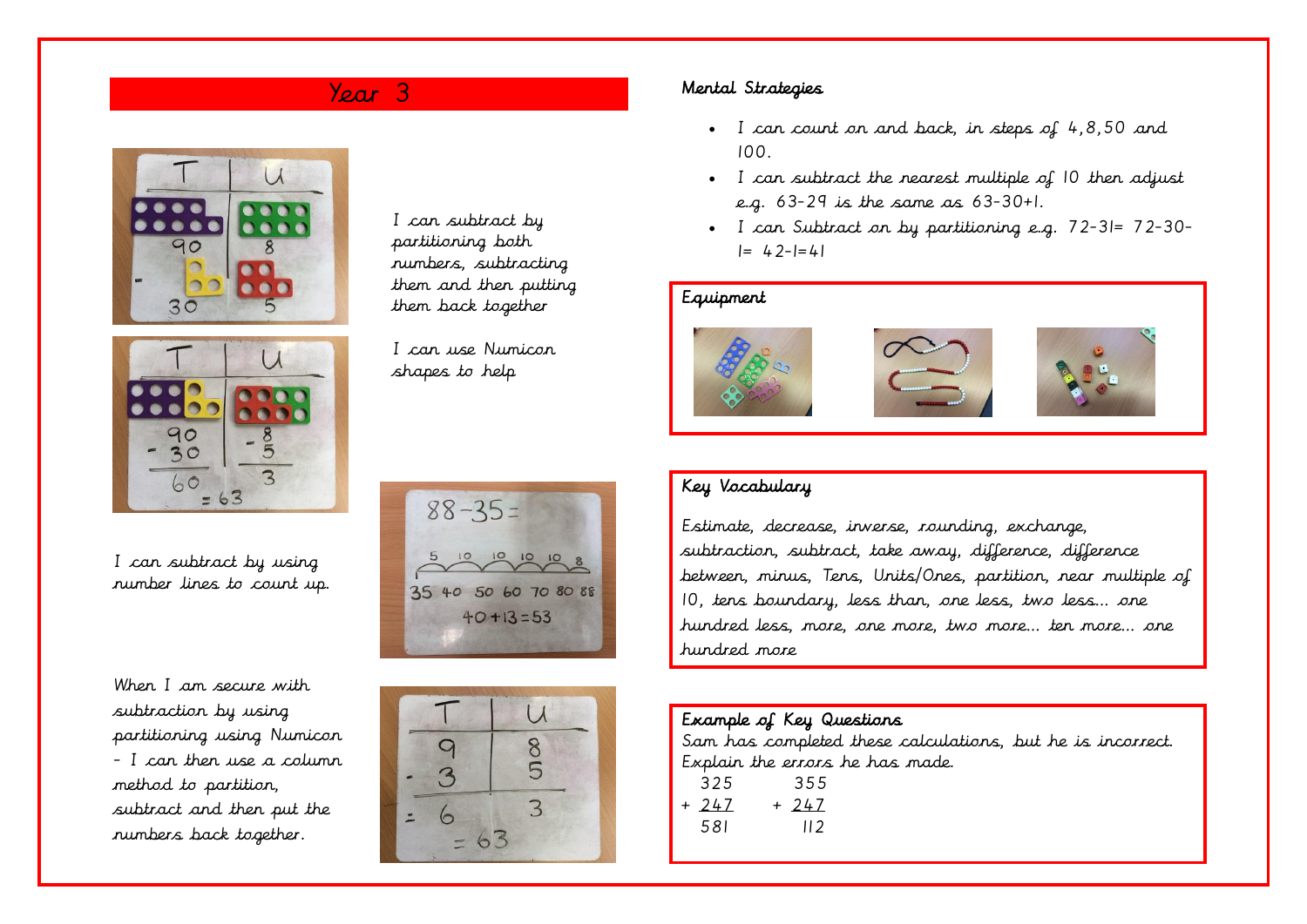

I can use an expanded method of subtraction. I partition the numbers, and then borrow ten or hundred from the previous column if needed.

## Year 4 Mental Strategies

- I can count on and back, in steps of 4,6,7,8,9,25, 50 and 100.
- I can count on and back by partitioning e.g. 5.6- 3.7, 5.6-3-0.7 = 8.6-0.7 = 9.3
- I can count on and back by bridging e.g. 6070- 987, 4987+13+1000+70
- I can count on and back by reordering e.g. 28-75, 75-28 (thinking of 28 as 25+3)



## Key Vocabulary

Estimate, decrease, inverse, rounding, exchange, subtraction, subtract, take away, difference, difference between, minus, Tens, Units/Ones, partition, near multiple of 10, tens boundary, less than, one less, two less… one hundred less, more, one more, two more… ten more… one hundred more

### Example of Key Questions

Write  $\geq$ , = or  $\lt$  in each of the squares to make the number sentence correct  $1232 - 232 \cap 1355 - 252$  $1237 - 68 + 32 \square 1242 - 69 + 31$ 

When I am secure with the expanded method of subtraction, I can then use the compacted method by carry across from the tens or hundreds.

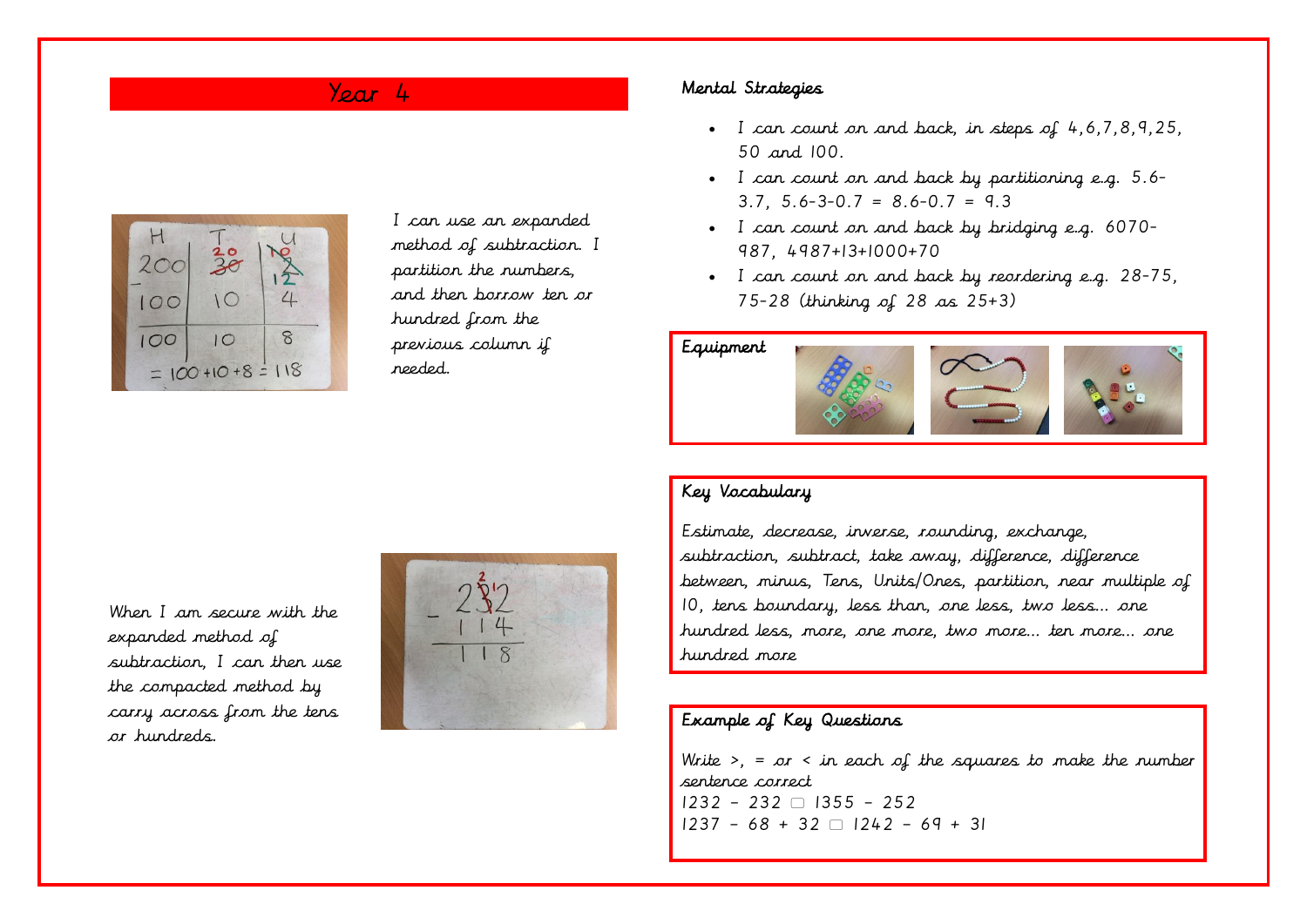## Year 5



I can use the compacted method for subtraction moving on to column method. I can carry from the tens, hundreds and thousands.

### Mental Strategies

- I can count forwards and backwards using tenths and hundredths and using negative and positive numbers
- I can partition e.g. 540-287, 540-200-80-7.
- I can compensate e.g.  $5.7-3.9, 5.7-4.0+0.1$
- I can use known facts and place value to find related facts.

Equipment



### Key Vocabulary

Estimate, decrease, inverse, rounding, exchange, subtraction, subtract, take away, difference, difference between, minus, Tens, Units/Ones, partition, near multiple of 10, tens boundary, less than, one less, two less… one hundred less, more, one more, two more… ten more… one hundred more

### Example of Key Questions

Using this number statement,  $5222 - 3111 = 5223 - 3112$ write three more pairs of equivalent calculations.

Mrs Carpenter says, 'If you keep subtracting 3 from 397 you will eventually reach 0.'

Do you agree? Explain your reasoning

When I am secure with column subtraction of larger numbers, I can now subtract numbers involving decimals.

I must remember that the decimal place never moves.